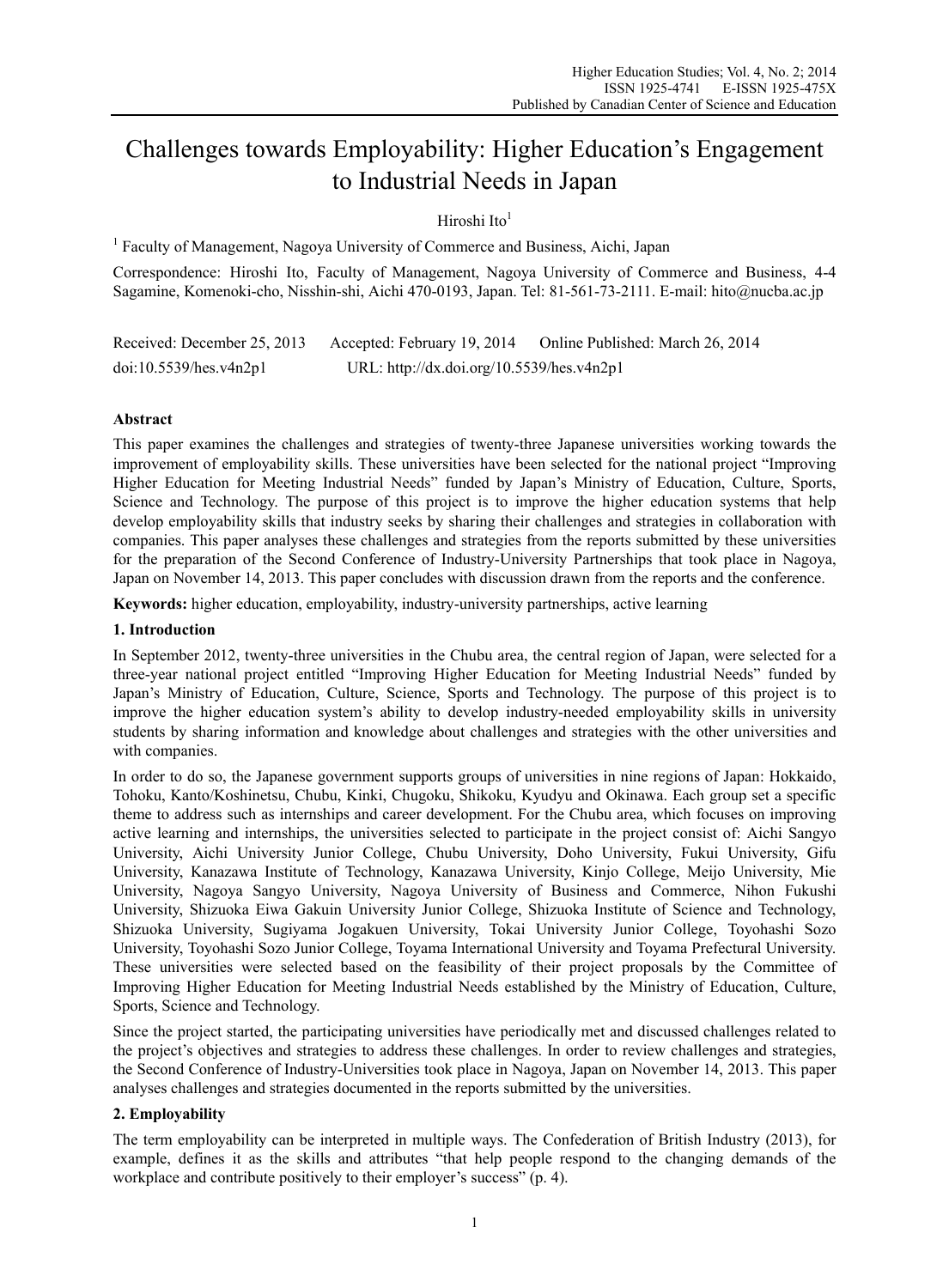The skills and attributes related to employability vary. For instance, Andrews and Russell (2012) and Burrows and Wragg (2012) cite the following as employability skills and attributes: self-management, team working, business and customer awareness, literacy, communication and problem-solving skills. Wagner (2008) argues for what he calls the Seven Survival Skills essential for students to seek decent employment and become active citizens in democratic societies. The Seven Survival Skills that Wagner identifies are as follows: 1) critical thinking and problem solving, 2) collaboration across networks and learning by influence, 3) agility and adaptability, 4) Initiative and entrepreneurialism, 5) effective oral and written communication, 6) accessing and analysing information and 7) curiosity and imagination. These generic skills serve for developing employability (Hager et al., 2002).

Japan's Ministry of Education, Culture, Sports, Science and Technology (2013) calls these skills *Syugyo ryoku*—the skills that university graduates should possess for the preparation of becoming socially and professionally independent. Similarly, the Ministry of Economy, Trade and Industry (2013) calls these skills *Syakaijin kisoryoku*—fundamental skills necessary to work with diverse individuals in the workplace and society. In order for university students to acquire these skills, the project Improving Higher Education for Meeting Industrial Needs focuses on 1) improving teaching and learning through active learning and 2) strengthening partnerships among universities, industry, local governments and other relevant stakeholders.

## **3. Method**

In order to examine the challenges and strategies towards improving students' employability skills, survey questionnaires were sent out to representatives of twenty-three universities that participate in the project. The survey took place between June and September 2013. In the survey questionnaires, twelve issues were selected for inquiry: industrial needs, partnerships, internships, active learning, faculty development and training, internal consensus, organisational support, assessment, changes in student quality, generic skills, the first year seminar and leadership. These issues were selected by the Project Leader from Mie University because they were often raised in various meetings throughout the first year of the project. There may be other challenges but all members agreed upon these challenges to be addressed collectively.

Identifying *industrial needs*—skills that industry seeks from higher education—is one of the primary purposes of the project. As Sambell et al. (2013) describes, "any mismatch between what is taught and assessed in higher education and the skills required for the world of work is clearly problematic" (p. 13). In order for universities to identify industrial needs, establishing *partnerships* with industry is crucial. The majority of professors do not have work experience outside academia (Tsuji, 2013), and Japanese universities and companies have traditionally been distant from one another (World Intellectual Property Organisation, 2007). For instance, in the US, it is common that professors work for companies or universities sell their expertise to companies. This kind of practice had been taboo, at least until recently, in Japan. It was only the early 2000s when universities became independent administrative corporations and started collaborating with companies (Hatori, 2010). In case of Tokyo University, for example, an office for industry-partnerships was established in 2002 and only one employee was assigned for that task at that time (Ishikawa, 2011). It is also common that universities have companies or entrepreneurial activity inside their organisations in the US (Fenn, 1999; Stanford University, 2012). Columbia Innovative Enterprise at Columbia University or Harvard Innovation Lab at Harvard University is a prime example. Having companies within universities was out of question in Japan and the number of collaborative research endeavours between companies and universities has still been limited (Tokyo University, 2012). This isolation from industry has been a bottleneck for universities attempting to educate students in ways that meet the demands of industry seeking employees from the pool of university students (Oba, 2007). The disconnect leads to only a small number of university trained individuals being suitable for industrial needs.

Strengthening relationships with local governments is also important as many graduates go to work for local public services such as the city hall or other municipal organisations (Hunter, 2013; Ian, 2000; Parker & Lingling, 2013). Davies (1998) finds important partnerships between companies, public agencies and universities. He argues that developing employability skills necessitates "the participation of employers in the education of their employees, defining its scope and objectives, possibly influencing the curriculum, and certainly engaging in its delivery, whether in the company or on campus" (p. 308).

Despite its recent popularity, *internships* are another field that Japanese universities had disregarded until recently. According to Ministry of Economy, Trade and Industry (2013), whilst more than 70% of Japanese universities offer opportunities to their students as interns, only 2% of the university student population undergoes internships. That is, each university offers few internships. In the US, 70% of university students do internships. The duration of internships is also short with the average of being only two weeks in Japan, as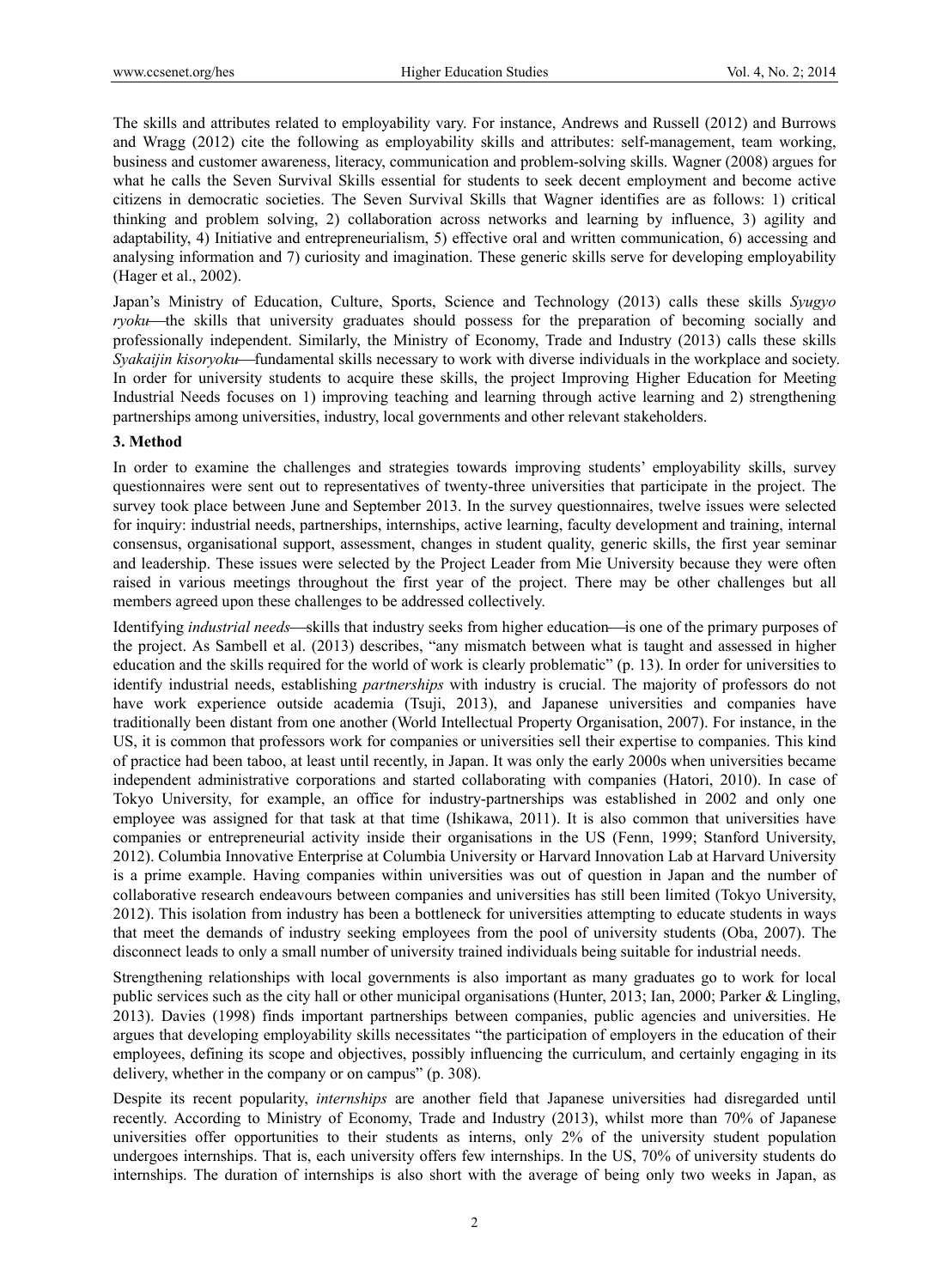opposed to 1 to 12 months as common in Europe or North America. This situation further demonstrates that universities need to develop stronger partnerships with industry and local government (Akomaning et al., 2011).

*Active learning* such as problem/project-based learning (PBL) is considered important to develop the aforesaid employability skills (Bloom & Kitagawa, 1999; Edwards et al., 2013; Muldoon, 2009; Thompson et al., 2013). Since many faculty members do not receive formal training in teaching and are not familiar with active learning (Rutherford, 2012), its promotion requires *faculty development and training*. Hunter (2006), for example, cautions that "traditional graduate training for faculty rarely includes courses on teaching pedagogy" (p. 11). As a result, "many new faculty members enter into their teaching responsibilities unprepared" (Ouelett, 2004, p. 135). Even after they start teaching, Wagner (2008) laments, they hardly ever have opportunities to learn how to teach. Nonetheless, involving faculty in instructional development and making an *internal consensus* among them has traditionally been difficult (Brent & Felder, 2001). With professional practice required, Davies (1998) argues that "the working lives of academics are likely to be changed" (p. 313). Without *organisational support*, however, active learning will not become a common practice among faculty with different pedagogical philosophies.

Assessment is important to examine whether universities develop employability skills effectively in their students. Burrows and Wragg (2013), for example, argue that "…the recent education reforms, such as higher tuition fees, has made students more discerning with the effect that universities will have to respond to customer demands by offering courses that ultimately result in a more measurable employability outcome" (p. 169).

Due to the massification of college education—huge demands for higher education (Davies, 1998), *change in students' qualities* has been noted. Arum and Roksa (2011) report an increase of unqualified students, which lowers the academic standard. "In recent decades, 30 percent of students with C grades in high school and 15 percent with grade point averages of C minus or lower have been admitted into four-year colleges" (p. 55).

As more and more university entrants lack *generic skills* such as critical thinking, analytical reasoning, problem solving and writing skills, students drop out and find difficulty in finding employment (Lundetræ, 2011). In Japan, McVeigh (2002) describes that 20% of Japanese private university students are unable to solve math questions at the primary level. He continues that many university students are "not well-trained in writing critically, arguing coherently, or expressing their views with conviction or verve." (p. 13).

*First-Year Seminars* or *First-Year Experience* (FYE) is important in dealing with students in transition as "a significant percentage drop out at some point of their first year, making the first year a high risk period when it comes to student retention" (McIntyre et al., 2012, p. 110). It is because, as McVeigh (2002, p. 181) explains, Japanese students are used to being guided and ordered throughout the K-12 education and thus many students "have not developed an internal psychological compass that might direct their attention to studying on their own."

*Leadership* is crucial for putting theory into practice, transforming good intention into effective action (Wood, 2011). As Terzioglu (2011) defines, leadership is to influence a group towards the achievement of goals and "is indeed an element vital to the success of any organisation, including universities" (p. 444). Their responses were compiled in the report for the Second Conference of Industry-University Partnerships.

## **4. Results**

Although we received at least one response for each of the twelve issues, this section focuses only on the first eight challenges listed in Table 1 because the responses from universities about change in students' qualities, basic academic skills, first year seminars and leadership were limited and require further investigation.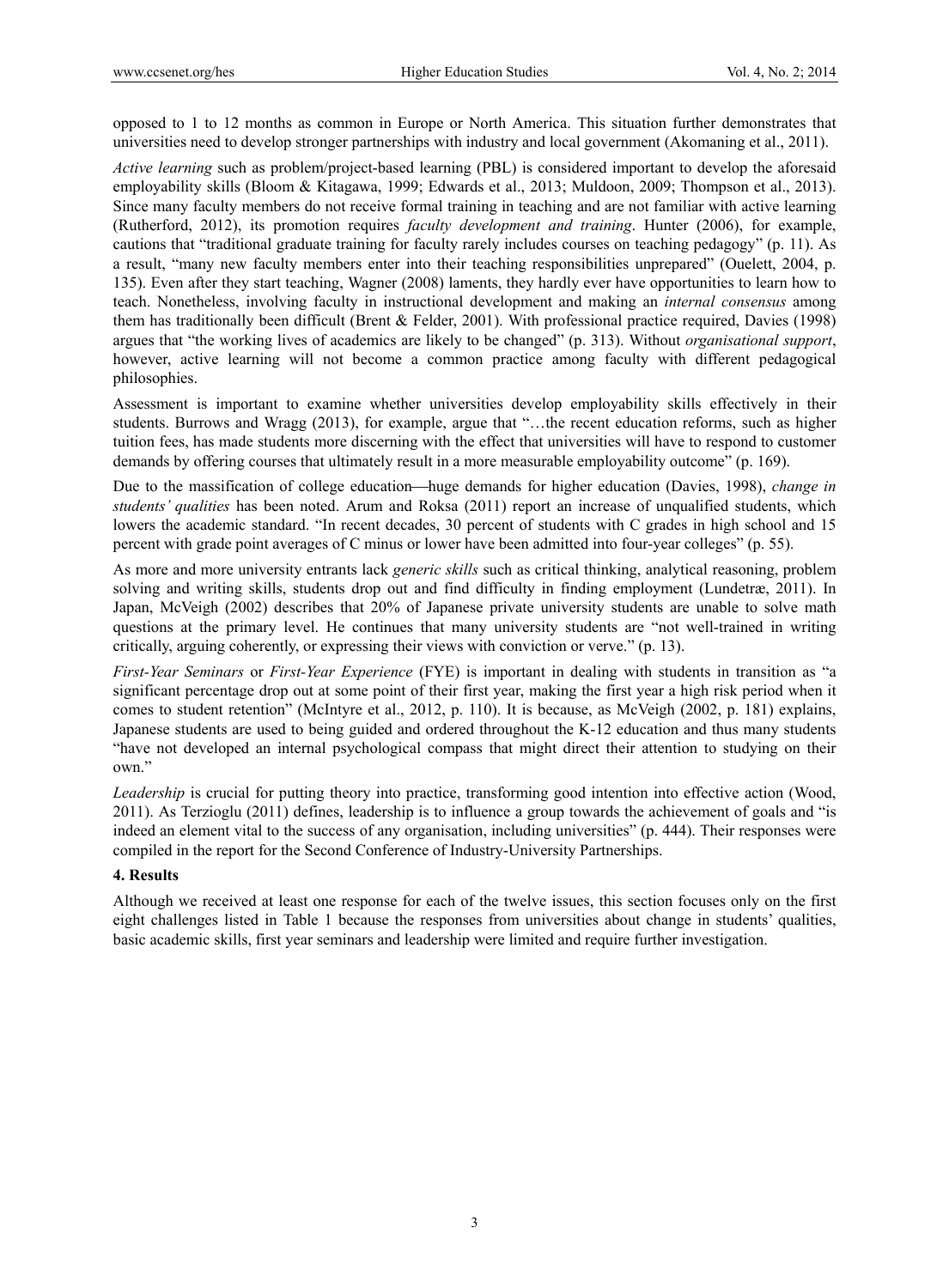| Table 1. Challenges to be addressed by Japanese universities |  |  |  |  |  |  |  |  |  |
|--------------------------------------------------------------|--|--|--|--|--|--|--|--|--|
|--------------------------------------------------------------|--|--|--|--|--|--|--|--|--|

| Challenges                             | Response No. |
|----------------------------------------|--------------|
| Active Learning                        | 19           |
| Partnerships                           | 13           |
| Industrial Needs                       | 12           |
| Internships                            | 11           |
| Internal consensus                     | 11           |
| Faculty Development and Training       | 10           |
| Organizational Support and Environment | 9            |
| Assessment                             | 6            |
| Change in students qualities           | 5            |
| Basic Academic Skills                  | 4            |
| <b>First Year Seminars</b>             | 3            |
| Leadership                             | 1            |

## *4.1 Active Learning*

Out of twenty-three universities, nineteen universities indicated the implementation of active learning as a challenge. Many universities reported that their faculty members are not familiar with or lack skills for employing active learning in their courses. In Shizuoka University, for example, few faculty members can teach project-based learning (PBL) subjects. As a result, the number of PBL courses is small.

Sugiyama Jogakuen University possesses insufficient data on the impact of active learning. The university thus started collecting data on its impact from five courses employing active learning. They conducted surveys with the faculty that teach and students that take these courses. They reported to analyse the data and utilise it for faculty development and training.

## *4.2 Partnerships*

With regard to partnerships, thirteen universities reported that establishing industry-university partnerships is an issue. At Toyama Prefectural University, its faculty members periodically hold meetings with local companies to understand and analyze industrial needs. Toyohashi Sozo Junior College's faculty holds meetings with local industry to ascertain the industrial needs and disseminate the information inside the Department of Management. Shizuoka Eiwa Gakuin University Junior College reported that in collaboration with local economic organisations, they invited professionals as lecturers and created courses for career development. They also develop internships through partnerships with local industry.

## *4.3 Industrial Needs*

As to industrial needs, twelve universities mentioned that identifying the industrial needs is an issue. Many conducted surveys and interviews with companies to understand what kinds of skills they seek in recruiting employees. Toyoma Prefectual University conducted research on how companies train their new employees and intends to apply similar training methods in their curriculum to enable their students to acquire employability skills.

Mie University conducted surveys with 530 companies and inquired what skills and/or attributes they expect university graduates to have. Findings show that apart from expertise/specialised skills, the skills or attributes commonly sought by these companies are: motivation (44.5%), manner and attitudes (44%), collaboration skills (40.2%) and pro-activeness (39.6%). They consider less important the following skills: logical thinking (14.7%), critical thinking (7.2%), presentation skills (7.2%), foreign language skills (2.6%) and discussion skills (1.7%). It may be noteworthy that despite some literature emphasising the role of generic skills in developing employability, these skills are indeed relatively disregarded by companies.

Mie University also conducted surveys with 272 faculty members about what kind of skills they want their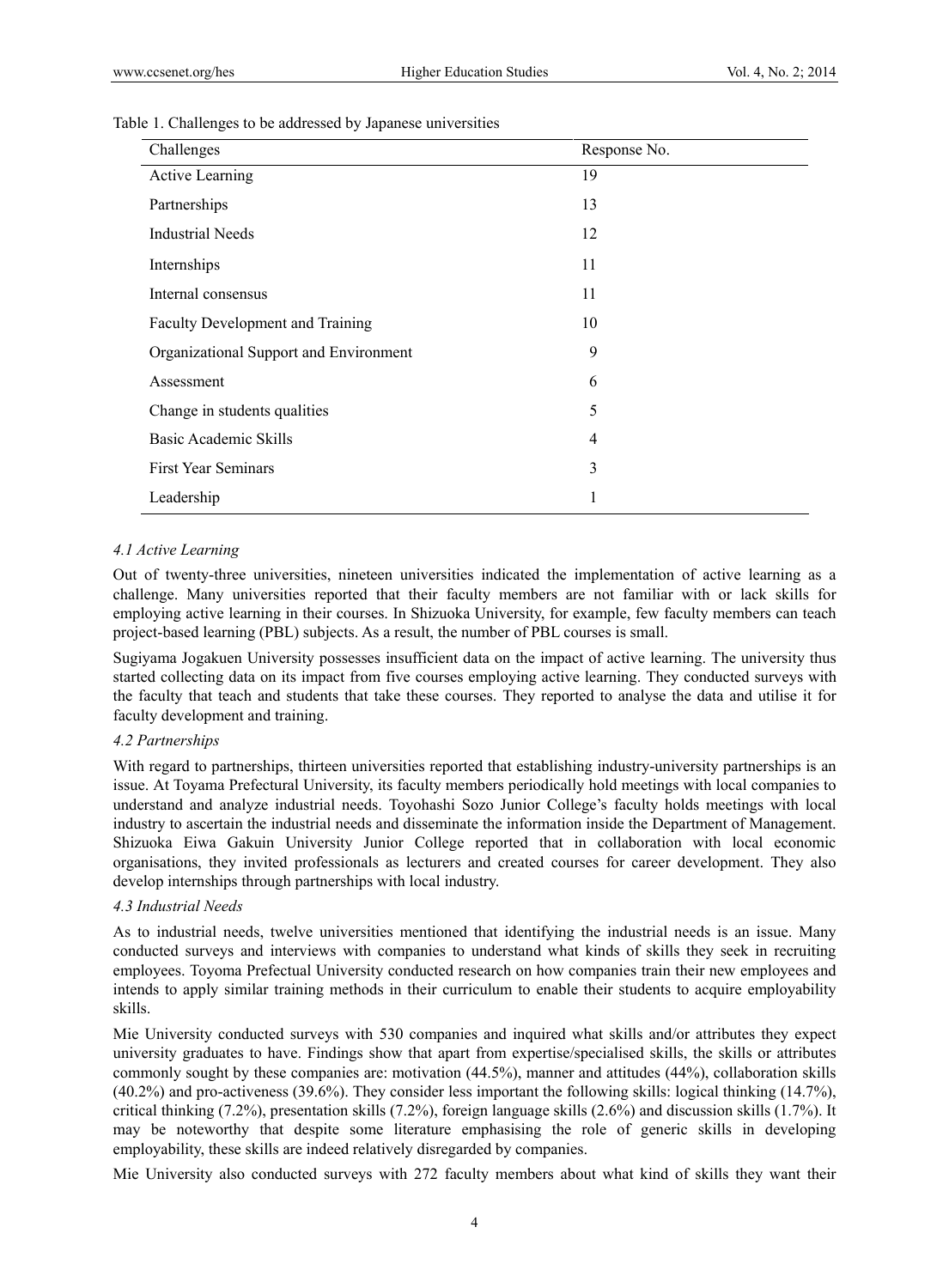students to acquire. The findings are as follows: broad education knowledge/liberal arts (65.6%), pro-activeness (58.1%), manner and attitudes (41.9%), ethics (40.5%) and motivation (30.1%). The skills supported by both industry and faculty members are: motivation, pro-activeness and problem-solving skills. The skills expected by industry but not by faculty are communication skills. In contrast, the skills that are expected by faculty but not industry are logical thinking and critical thinking skills.

## *4.4 Internships*

Internships were reported as a challenge by eleven universities. Nihon Fukushi University, for example, reported that their students are not proactive during their internships. In order to address this type of issue, Gifu University asked companies in advance about their expectations as well as job descriptions and matched participating students to these needs. Also, the university conducted assessment on the skills of these students to confirm beforehand whether they demonstrated enough skills to meet companies' expectations.

Some universities claimed difficulty in evaluating the impact on students undergoing internships. In the case of Kanazawa University, for example, the university's coordinators attended the meeting with companies' personnel held on the last day of internships; however, the impact has yet to be measured in any way. Kanawaza Institute of Technology develops hybrid internships, which is a combination of work-based internships with PBL subjects: the university asks a company or a local government to provide students with a relevant problem and students elaborate upon solutions towards the problem through their internships in a company or a city hall.

## *4.5 Internal Consensus*

In promoting active learning and internships, six universities reported internal consensus as a challenge. As Mie University reported, many faculty members lack recognition that universities are demanded to develop employability skills. In Shizuoka Institute of Science and Technology, for example, many faculty members oppose changes in their teaching methods as well as career development education. In order to address this issue, Shizuoka Eiwagakuin Junior College has formed a working group to make an internal consensus on how to nurture students' employability skills.

## *4.6 Faculty Development and Training*

Faculty development and training are mentioned by ten universities, particularly in relation to active learning because, as already mentioned, many faculty members do not know how to employ active learning. Kinjo College, for example, reported that 20% of its faculty does not know about active learning and 30% does not understand its significance. Toyama International University reported that their faculty members lack recognition of the importance of active learning. The university thus provides them with opportunities to observe other faculty members employing active learning.

# *4.7 Organisational Support*

Related to internal consensus and faculty development, organisational support was claimed as a challenge by nine universities. According to Shizuoka University, the fact that the faculty does not fully understand the industry needs on employability skills and lacks faculty that can teach project-based subjects is an organisational issue. At Doho University, the significance of understanding industrial needs is not commonly shared by faculty. The Head of the Department of Social Welfare works towards making internal consensus and urges all faculty to consider industrial needs.

## *4.8 Assessment*

Assessment was mentioned as a challenge by six universities. Given that many more universities (e.g., Kanazawa University, Meijo University, Nagoya Sangyo University) mentioned difficulty in measuring the impacts of active learning and internships, arguably more universities are interested in this issue.

Regarding the assessment of generic skills, Toyohashi Sozo University, Tokai Junior College and Nagoya University of Commerce and Business employ Progress Report on Generic Skills (PROG), an assessment tool to measure generic skills. Along with PROG, Toyohashi Sozo University employs students' self-evaluation, peer review and faculty assessment to triangulate the result of PROG.

## **5. Discussion**

The challenges and strategies towards employability of the twenty-three universities were further discussed during the Second Conference of Industry-University Partnerships that took place in Nagoya, Japan on November 14, 2013. 122 faculty members and administrators as well as representatives from five companies such as Komatsu and Chubu Electric Power Company participated in the conference. The challenges and issues were summarised into four areas: active learning, internships, organisational support and assessment. Whilst the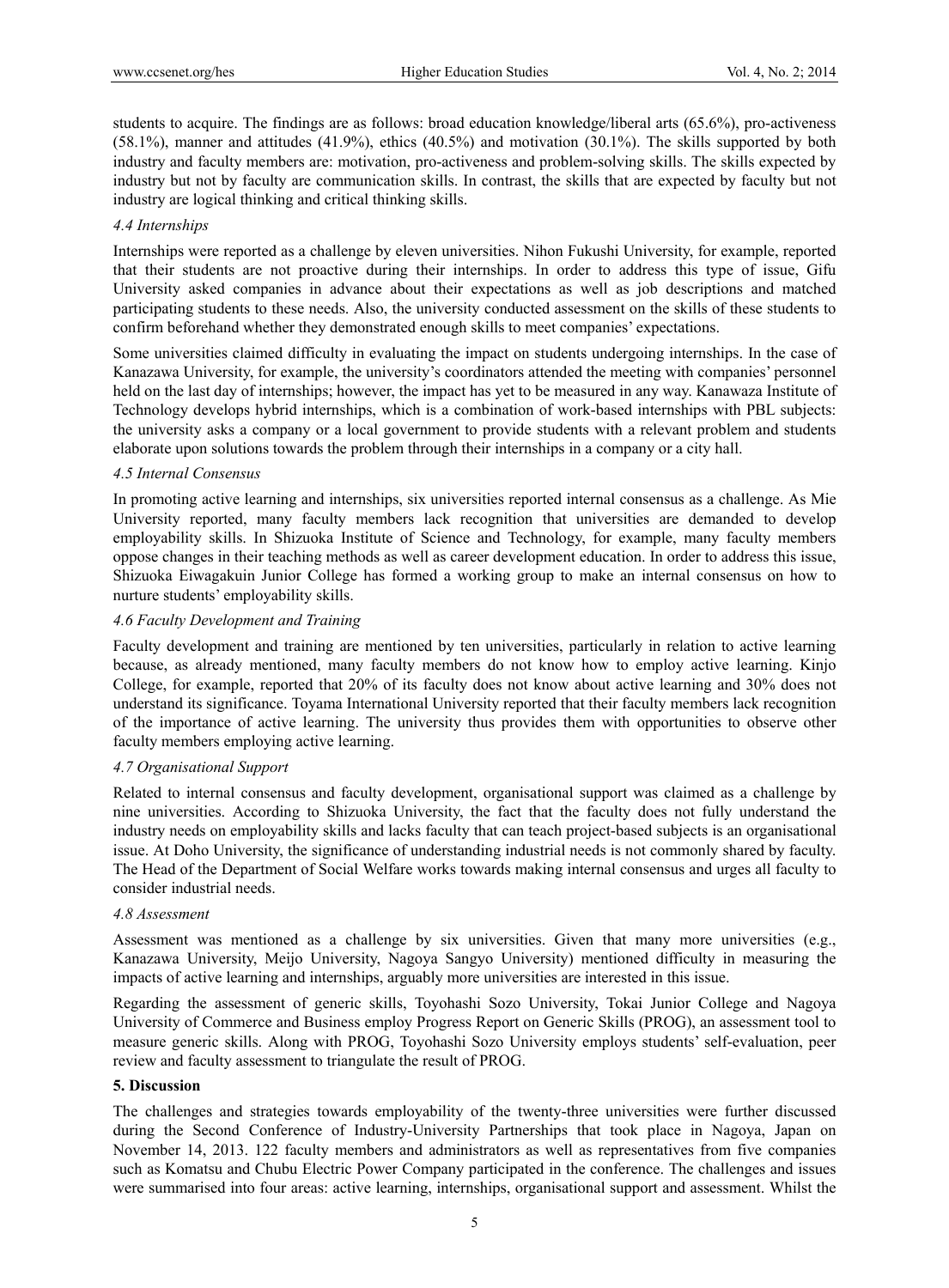first two are at the top of the list in the report discussed in the previous section, the latter two are ranked relatively low; however, these four broad areas included aspects of all issues addressed on the list. In order to identify and nurture the skills that industry seeks, internships and active learning are considered increasingly important. Organisational support from top management, faculty members and university administrators is essential. A lack of assessment on the impact of active learning and internships was also pointed out by many universities on the report.

During the discussion drawn from the report at the conference, several issues were addressed. Some participants, including those from industry, questioned: "What is the goal of the project Improving Higher Education for Meeting Industrial Needs? What would be considered a success of this project?" They continued: "Whilst meeting industrial needs is one of the major objectives of this project, the role of universities should not be limited to train students exclusively in the way that industry wants." As the research at Mie University on industrial needs indicates, *syakaijin kisoryoku* or generic skills such as critical thinking, logical thinking, presentation and discussion skills are, despite their importance for developing employability skills, not considered very important by companies, though they do consider communication skills highly important. A representative from industry requested, "We would like employees with diverse background. We are afraid that students are molded into the framework of *syakaijin kisoryoku* and lose their individual uniqueness."

These statements echo Gibbs (2000) and Andrews and Russell (2012). Gibbs argues that whilst the purpose of higher education is "the creative revelation of an individual's potential," employability "is not necessarily creative or fulfilling of employee's potentialities nor, paradoxically, necessarily for the best benefit of the employer" (p. 561). Andrews and Russell (2012) questioned, "to what extent are HEI [Higher Education Institutes] responsible for developing employability skills?" (p. 43).

Another issue raised was a lack of assessment of employability skills. PROG, employed by some participating universities is relatively new, with its validity still in question. GPAs have also been disregarded in the employment process. Representatives from industry reported that they do not examine GPAs carefully because GPAs do not tell the personalities of the applicants. "We would like GPAs that show personal components."

The significance of communication skills is undoubtedly highly regarded by both industry and universities. Yet, some participants showed their concerns that university faculty are the ones who need training the most in this area. One participant said, "Currently, universities advocate going global, innovative, and communicative; yet are university faculty global, innovative, and communicative?" This goes back to the issue of faculty development, but is it even possible for faculty to become, if currently so, global, innovative, and communicative in the future? Further research is required to answer this question.

## **6. Conclusion**

The issues discussed in this paper are all interrelated. Partnerships are important often to understand industrial needs. In order to nurture skills that industry demands, active learning and internships (which also require collaboration with industry) are employed. In order to promote active learning and internships effectively, internal consensus, faculty development, organisational support and assessment all play important roles. Yet as many participants at the Second Conference of Industry-University Partnerships questioned: what would be considered a successful outcome of this project? Meeting the demand from industry is a benchmark; however, the participants from industry as well as those from academia argued that universities should add unique values to students other than employability skills. Otherwise, universities would no longer be universities but merely technical institutes.

## **Acknowledgements**

I would like to thank Prof. Tadashi Nakagawa at Mie University and Prof. Masahiko Kamekura at Nagoya University of Commerce and Business for their support. I also would like to Mr. Ezra Greene for editing this paper.

## **References**

- Akomaning, E., Voogt, J. M., & Pieters, J. M. (2011). Internship in vocational education and training: Stakeholders' perceptions of its organization. *Journal of Vocational Education and Training*, *63*(4), 575-592. http://dx.doi.org/10.1080/13636820.2011.590222
- Andrews, G., & Russell, M. (2012). Employability skills development: Strategy, evaluation and impact. *Higher Education, Skills and Work-Based Learning*, *2*(1), 33-44. http://dx.doi:10.1108/20423891211197721

Arum, R., & Roksa, J. (2011). *Academically adrift: Limited learning on college campuses*. London: University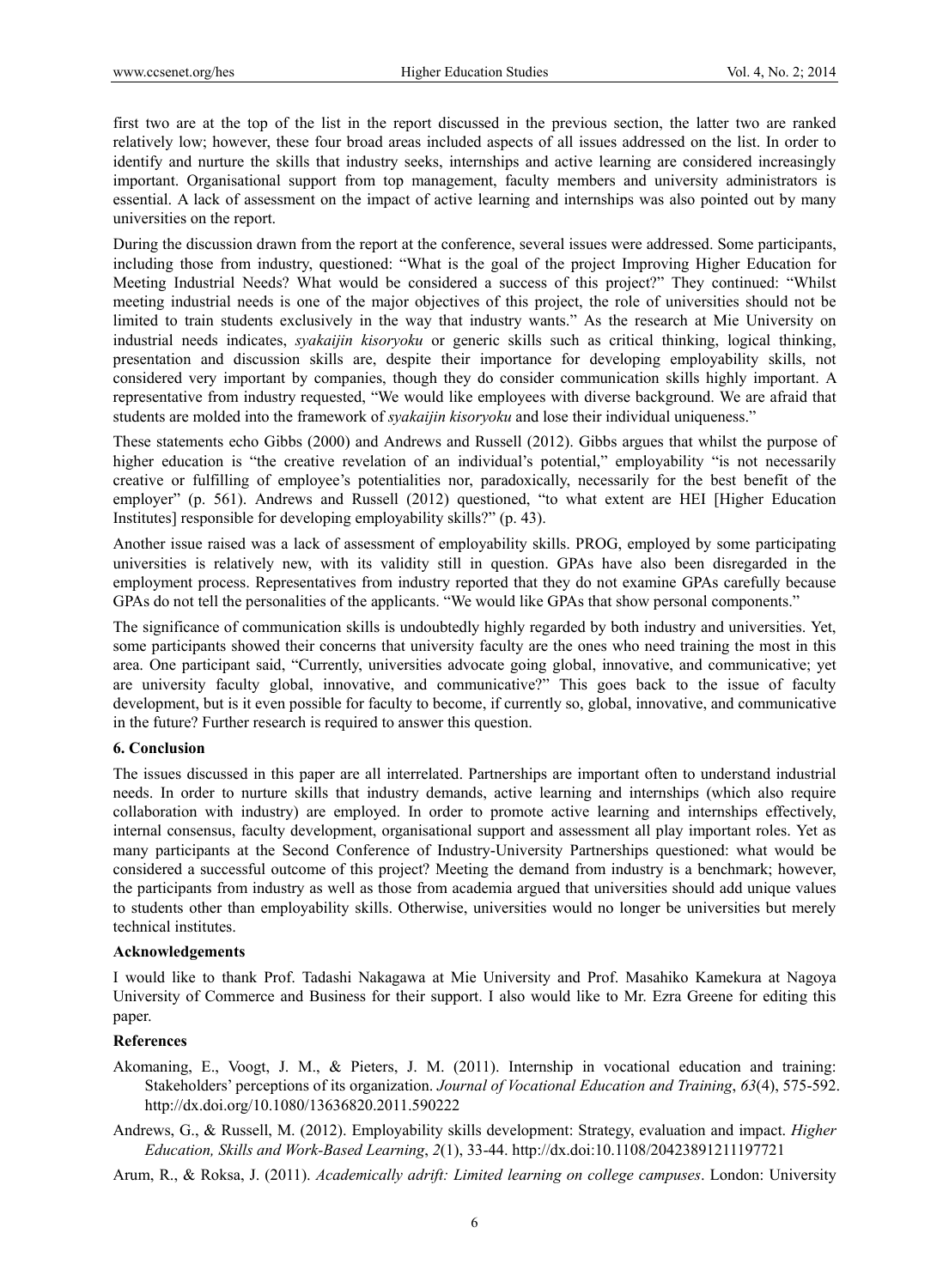of Chicago Press.

Bloom, M. R., & Kitagawa, K. G. (1999). *Understanding employability skills*. The Conference Board of Canada.

- Brent, R., & Felder, R. M. (2003). Engineering faculty development: Getting the sermon beyond the choir. *Journal of Faculty Development*, *18*(3), 73-81. http://dx.doi:10.1.1.167.6936
- Burrows, K., & Wragg, N. (2012). Introducing enterprise—Research into the practical aspects of introducing innovative enterprise schemes as extra curricula activities in higher education. *Higher Education, Skills and Work-based Learning*, *3*(3), 168-179. http://dx.doi:10.1108/HESWBL-07-2012-0028
- Confederation of British Industry. (2009). Future fits: Preparing graduates for the world work. Retrieved November 25, 2013, from http://www.cbi.org.uk/media/1121435/cbi\_uuk\_future\_fit.pdf
- Davies, J. L. (1998). The Shift from teaching to learning: Staff recruitment and careers development policies for the universities of the twenty-first century. *Higher Education in Europe*, *23*(3), 307-316. http://dx.doi:10.1080/0379772980230302
- Edwards, K., Merrill-Glover, K., Payne, R., & Saunders, D. (2013). Creating a model for work-based learning in a post industrial region. *Higher Education, Skills and Work-based Learning*, *3*(2), 107-117. http://dx.doi:10.1108/20423891311313144
- Fenn, D. (1999). Corporate universities for small companies. *Inc.*, *21*(2), 95-96.
- Gibbs, P. T. (2000). Isn't higher education employability? *Journal of Vocational Education and Training*, *52*(4), 559-571. http://dx.doi.org/10.1080/13636820000200138
- Glasser, W. (1986). *Control theory in the classroom*. New York: Harper and Row.
- Hager, P., Holland, S., & Becjett, D. (2002). Enhancing the learning and employability of graduates: The role of generic skills. *B-Hert Position Paper*, *9*, 1-16.
- Hatori. (2010). *Kouteki kenkyuukikan no gijyutsuiten nit suite* [Regarding the technology transfer from public research institutes]. Japan Institute for Promoting Invention and Innovation.
- Hunter, C. P. (2013). Shifting themes in OECD country reviews of higher education. *Higher Education*, *66*, 707-723. http://dx.doi.org/10.1007/s10734-013-9630-z
- Hunter, M. S. (2006). Lessons learned: Achieving institutional change in support of students in transition. *New Directions for Students Services*, *114*, 7-15. http://dx.doi.org/10.1002/ss.203
- Ian, D. (2000). Universities' challenge. *Professional Engineering*, *13*(17), 42-43.
- Ishikawa, M. (2011). *Daikigyou to daigakutou no kyoudoukenkyu wo meguru genjyou to kadai ni tsuite* [The current situation and challenges for collaborative research between large enterprises and universities]. Retrieved February 14, 2014, from http://www.mext.go.jp/b\_menu/shingi/gijyutu/gijyutu8/011/gijiroku/ \_\_icsFiles/afieldfile/2010/06/21/1293998\_1.pdf
- Lundetræ, K. (2011). Does parental educational level predict drop-out from upper secondary school for 16- to 24-year-olds when basic skills are accounted for? A cross country comparison. *Scandinavian Journal of Educational Research*, *55*(6), 625-637. http://dx.doi.org/10.1080/00313831.2011.555925
- McIntyre, J., Todd, N., Huijser, H., & Tehan, G. (2012). Building pathways to academic success: A practice report. *International Journal of the First Year in Higher Education*, *3*(1), 109-118. http://dx.doi:10.5204/intjfyhe.v3i1.110
- McVeigh, B. (2002). *Japanese higher education as myth*. New York: An East Gate Book.
- Ministry of Economy, Trade and Industry. (2013). Sangaku renkei ni yoru internship no arikata ni kansuru chousa houkokusyo [METI 2013 report on internships through university-company collaboration]. Retrieved November 17, 2013, from http://www.meti.go.jp/policy/kisoryoku/ houkokusyo\_H24FY\_internship.pdf
- Ministry of Education, Culture, Sports, Science and Technology. (2013). Daigakusei no syugyoryoku ikusei shien jigyou [The project for nurturing employability skills of university students]. Retrieved November 17, 2013, from http://www.mext.go.jp/a\_menu/koutou/kaikaku/ shugyou/1292891.htm
- Muldoon, R. (2009). Recognizing the enhancement of graduate attributes and employability through part-time work while at university. *Active Learning in Higher Education*, *10*(3), 237-252. http://dx.doi:10.1177/1469787409343189